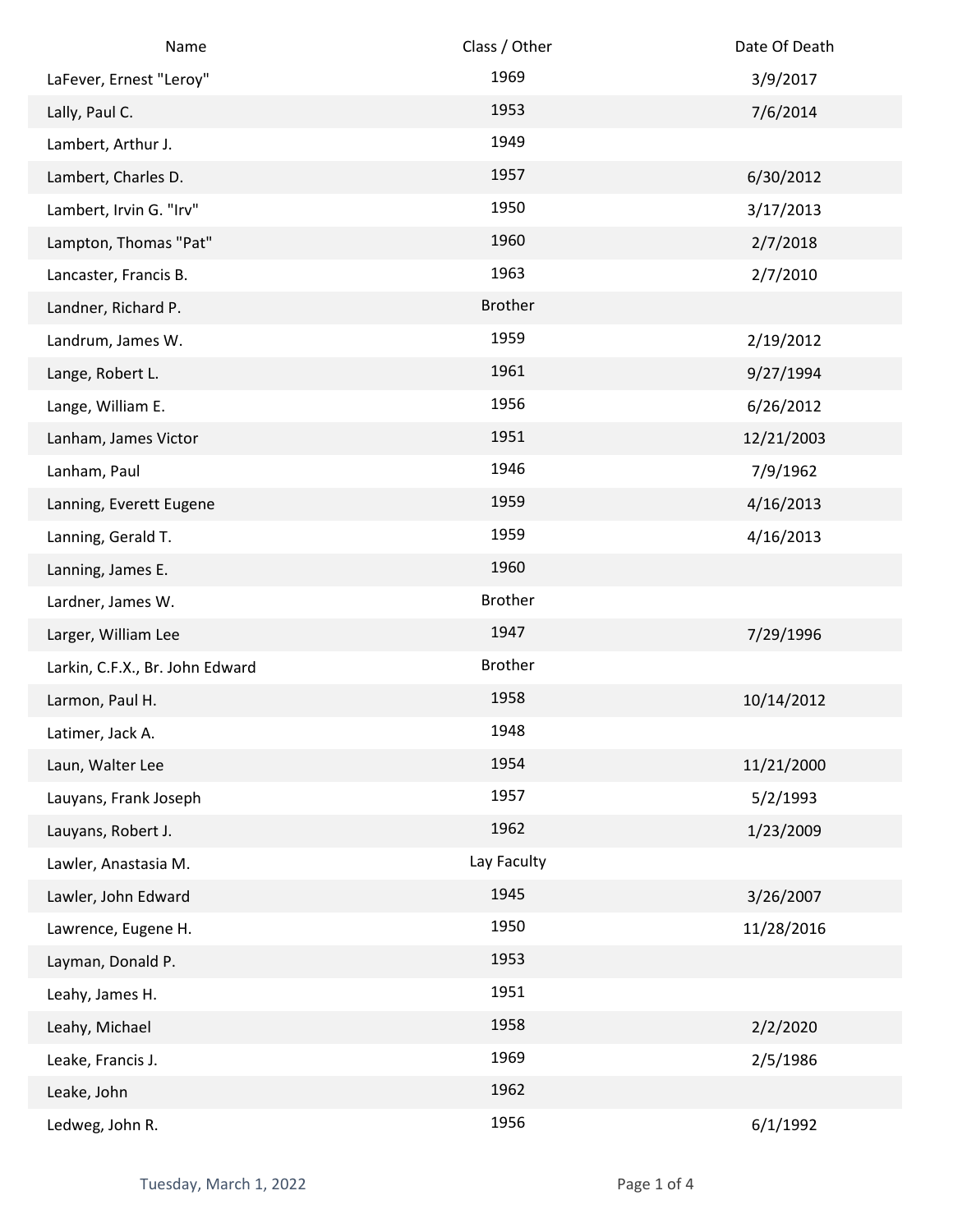| Name                            | Class / Other  | Date Of Death |
|---------------------------------|----------------|---------------|
| Lee, Samuel R.                  | 1972           | 1/24/2016     |
| Leet, Kenneth D.                | 1958           | 12/26/2015    |
| Leezer, J. Ronald               | 1952           | 11/13/2015    |
| Lehan, Daniel M.                | 1949           | 11/16/2015    |
| Lehmann, William O.             | 1958           | 6/2/2017      |
| Lehmenkuler, John R.            | 1960           | 7/22/2009     |
| Leitsch, Richard J.             | 1953           | 6/22/2018     |
| Lenahan, Rev. John B.           | Priest         | 6/23/2010     |
| Lenberger, Robert L.            | 1949           | 8/16/2002     |
| Lennon, Robert E.               | 1953           |               |
| Lentini, Gaspar L.              | 1953           | 10/18/2015    |
| Lentz, Eugene J. "Geno"         | 1949           | 9/4/2009      |
| Leslie, Richard F.              | <b>Brother</b> |               |
| Lester, Lloyd M.                | 1953           | 7/21/2009     |
| Lillie, Darryl D.               | 1962           | 9/29/1989     |
| Lillie, Donald E.               | 1967           | 2/26/2015     |
| Lillie, William Westly          | 1959           | 12/2/2002     |
| Lilly, Ralph M.                 | 1971           | 12/5/2021     |
| Limanni, Joseph A.              | 1954           | 7/8/1995      |
| Lindauer, Jerry D.              | 1953           | 1/21/2012     |
| Lindeman, John A.               | 1952           | 12/24/2011    |
| Lindle, Louis Franklin          | 1952           | 4/30/2013     |
| Lindsey, Jr., Millard Roosevelt | 1966           | 9/8/2000      |
| Lindsey, Stephen "Steve" Rae    | 1970           | 6/8/2020      |
| Linehan, Daniel L.              | 1961           | 6/25/2011     |
| Link, George A.                 | 1946           |               |
| Linker, David M.                | 1967           | 10/12/2014    |
| Linker, Gerald L.               | 1955           | 11/27/2009    |
| Linton, Robert Francis          | 1952           | 10/21/1996    |
| Lish, Donald J.                 | 1952           |               |
| Liston, James Allen             | 1969           | 5/6/2004      |
| Liston, James J.                | 1947           | 8/24/2011     |
| Litsey, Larry Wayne             | 1970           | 5/1/2005      |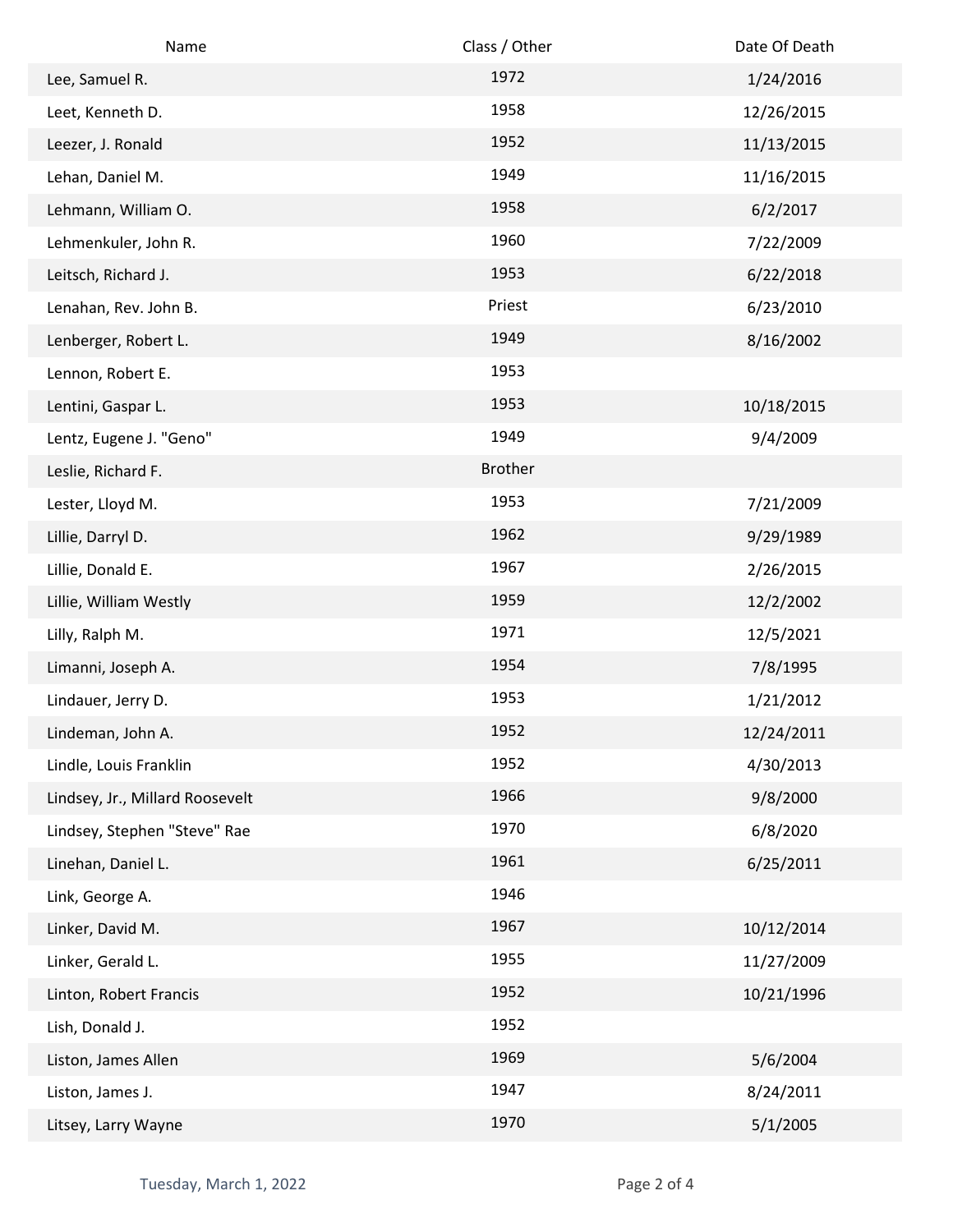| Name                        | Class / Other | Date Of Death |
|-----------------------------|---------------|---------------|
| Little, Michael G.          | 1967          | 3/4/2018      |
| Livers, James A.            | 1964          | 7/13/2021     |
| Livers, Wilbur D.           | 1956          |               |
| Lochner, Donald Lee         | 1952          | 2/21/2003     |
| Locke, Charles H.           | 1951          | 10/11/2012    |
| Lockett, Charles W.         | 1948          | 10/27/2018    |
| Lococo, John A.             | 1953          | 2/11/2017     |
| Lococo, Vincent Salvadore   | 1955          | 1/23/2003     |
| Lodsdon, John               | Lay Faculty   |               |
| Loew, Donald J.             | 1950          |               |
| Logsdon, David              | 1953          |               |
| Logsdon, Donald George      | 1948          | 8/23/2005     |
| Logsdon, Donald R.          | 1956          | 9/29/2009     |
| Logsdon, James H.           | 1951          |               |
| Logsdon, John               | Lay Facilty   |               |
| Logsdon, John L.            | 1948          |               |
| Logsdon, Jr., Dr. Joseph E. | 1962          | 3/14/2015     |
| Longmeyer, Judith Biggs     | Lay Facuity   |               |
| Lord, Joseph James          | 1953          | 10/21/2013    |
| Love, John G.               | 1966          | 5/20/2017     |
| Lucas, Dennis E.            | 1962          |               |
| Lucas, Ronald P.            | 1965          | 6/3/2006      |
| Luckett, Albert J.          | 1955          | 10/27/2010    |
| Luckett, Charles A.         | 1947          |               |
| Luckett, John Curtis        | 1956          | 2/16/2007     |
| Ludka, James A.             | 1958          |               |
| Lueken, Richard E.          | 1954          | 2/17/2017     |
| Lynch, Jr., Robert L.       | 1958          |               |
| Lynch, Michael Anthony      | 1951          | 4/7/2002      |
| Lynch, Paul Alvin           | 1953          | 3/30/2019     |
| Lynch, William J.           | 1960          | 2/27/2013     |
| Lyons, Brian Dunn           | 1970          | 3/24/1995     |
| Lyons, Gerald T.            | 1956          | 5/5/2010      |